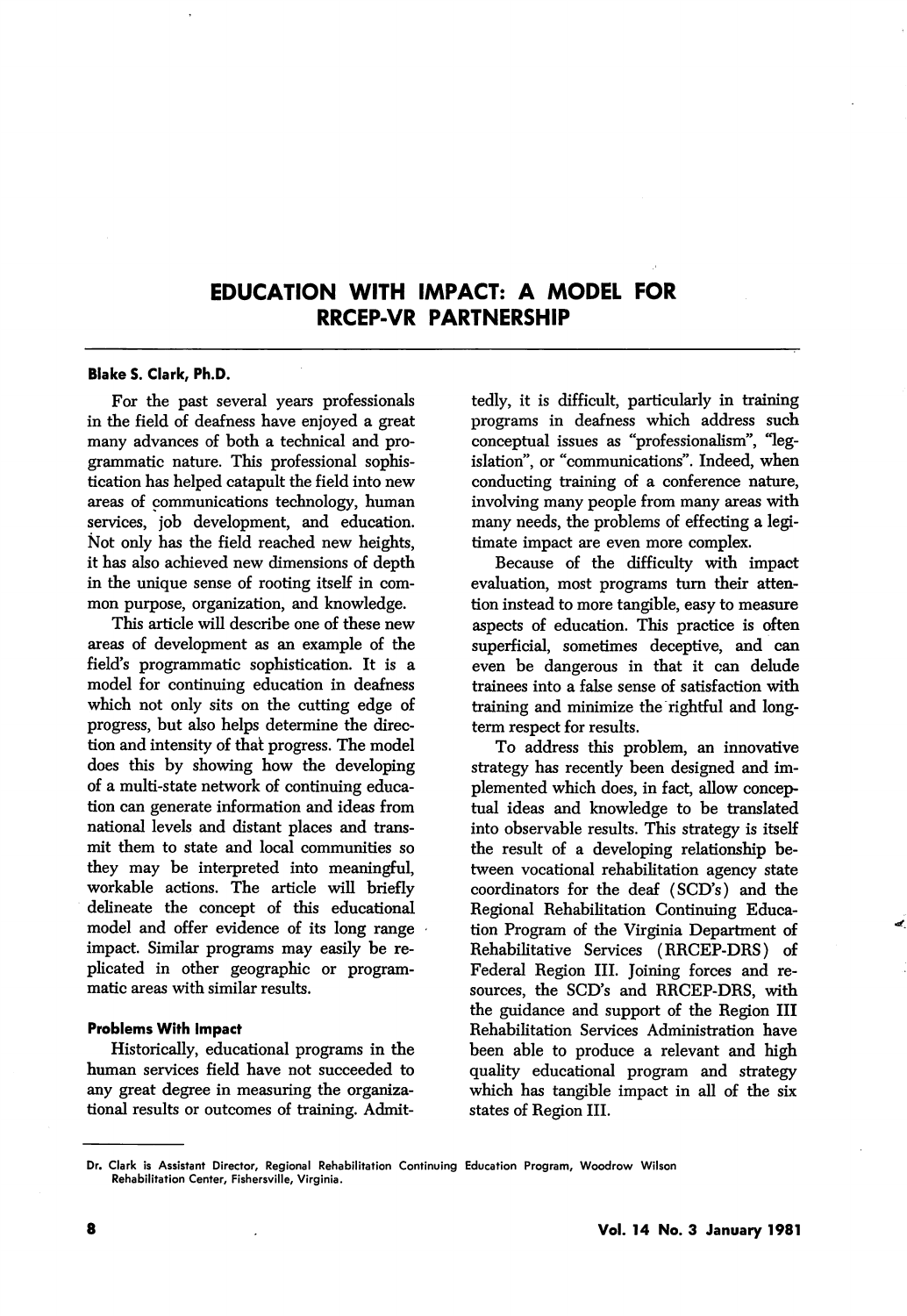#### The Model Concept and Program

The "Model Continuing Education Pro gram in Deafness", as it is called, was de signed to meet several needs. First, there was a need to share ideas, resources, and energy among state programs in Region III. Second, there was a need to provide an en vironment for learning; a stage for the most notable leaders, educators, and innovators in the field to share their combined expertise with front-line practitioners. Third, there was a recognized need to go beyond the conven tional thinking of an "annual conference", which by design must limit the audience and generalize the content, and to provide a strategy for follow-up and specificity for state and community concerns.

The evolution of the plan to meet these needs resulted in a unique conceptual model of education. Supported by a modest shortterm discretionary grant from the Region III Rehabilitation Service Administration, a year long series of seven training events was formulated. This included a Region-wide educational conference and followed up by six state-specific workshops focused on ac tion and implementation.

Using a dual approach the Model sought to incorporate education and business. It was a chance to both learn and work in an environment which brought hundreds of peo ple together for the first time, yet fostered individuality and specificity for the work setting.

The first event, the Regional Conference, was presented in October 1978 in Wilming ton, Delaware. The Conference theme, "Deaf ness: The Law and Mental Health", at tracted many of the pioneers and leaders in this field. The Conference design focused not only on the messages from nationally promi nent speakers, but also allowed for related special interest groups, large and small group discussions, and statewide planning meetings. These planning meetings were, in many in stances, the birthplaces of future action pro grams addressed to the presented issues.

At the conclusion of the three-day Con ference, the 125 participants, representing groups of parents, consumers, and profession

als at all levels, had a wealth of facts, new ideas, and new challenges to face them. More than this, however, they had new support systems to turn their ideas and challenges into reality. New coalitions and task forces had been formed. New relationships had been nurtured. New educational materials had been developed from the Conference (videotapes, proceedings, discussion notes, handouts, bibliographies, pamphlets, etc.). Plans were well underway by the Confer ence's end for further meetings and organiza tional actions aimed at improving the mental health and legal service delivery systems to deaf individuals in Region III.

From that point on, RRCEP-DRS devoted its technical expertise and support to develop ing the six state "follow-up conferences" which were planned as a way of taking the message of the Regional event to a wider audience and with more meaningful applica tion. Working closely with the VR State Co ordinators for the Deaf, a series of six statespecific conferences were planned through out 1979. Each state used the regional con ference's basic format (i.e., small group dis cussions, special interest groups, and plan ning meetings) highlighted by major speak ers, many of whom had attended the regional event. Thus, the theme was carried through to reach the ultimate benefactors with chal lenge-oriented speakers, subject-oriented dis cussions, and action-oriented professional meetings.

Over 800 people actually took part in the year-long project, most of whom were partici pating in "localized" versions of the regional conference. In all, seven conferences were presented which consistently focused on specific and relevant issues and involved most of the actual constituents with whom the conference participants related on a daily basis, because of this concept of diversifi cation, the substantive issues had far more potential for eventual action than would have been possible in more generalized confer ences with nominal or token representation by participants.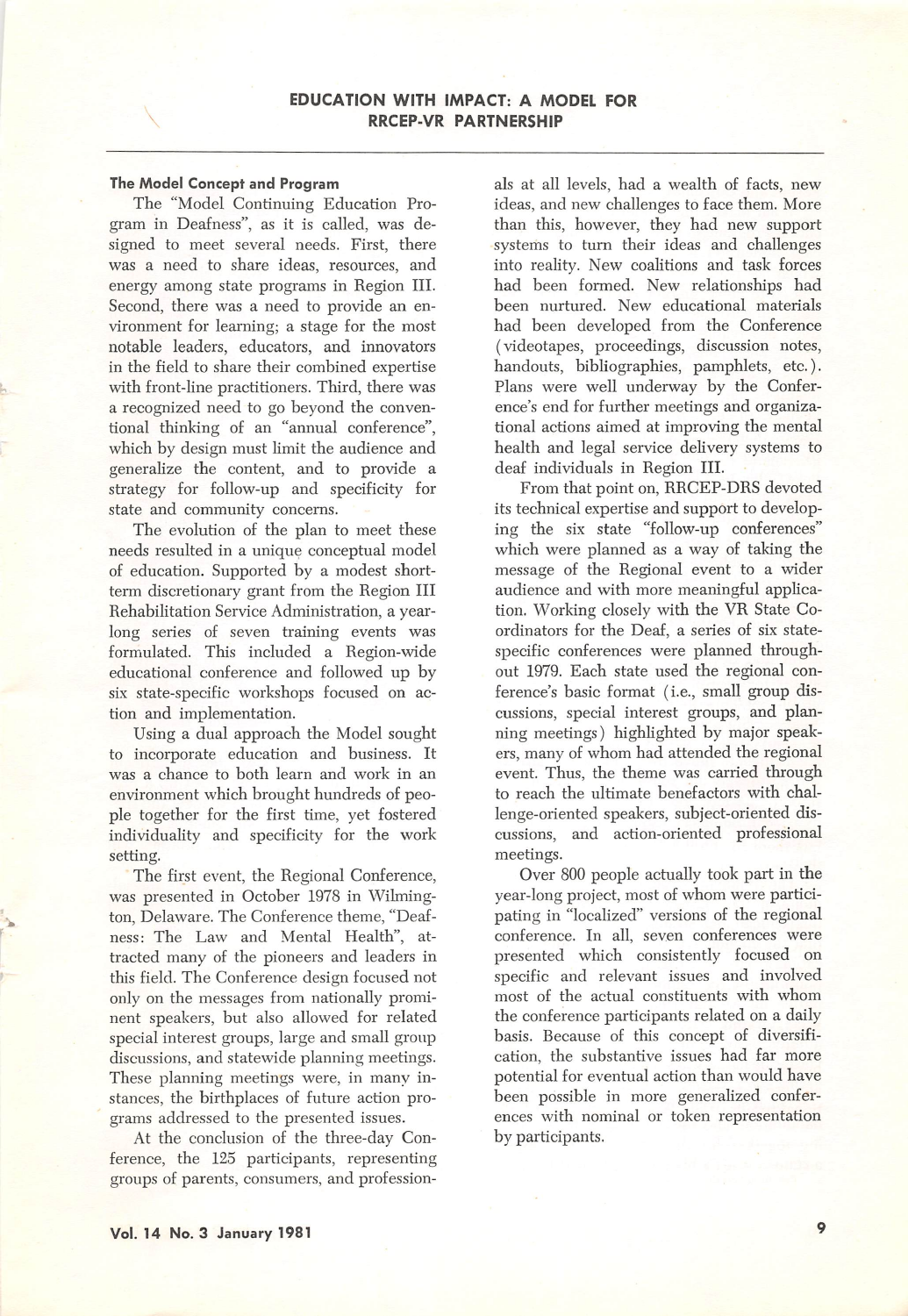### Results and Outcomes

What makes this Model Continuing Edu cation Program so unique? The most signifi cant dimension is its impact. The strategy which has made this program successful has tended to move simultaneously in two direc tions, upward and downward, toward effec tive, observable, demonstrable results. In one respect, general awareness of the issues and concerns regarding the law and mental health in the field of deafness has obviously been heightened. By all reports it has been shown that people are better educated and, by sharing a common knowledge base, are better able to relate in more productive and more purposeful ways.

Beyond this gain in knowledge is also a heightened sense of motivation and enthu siasm. People are asked to encounter each other on a face-to-face basis and wrestle with the real issues of local resources, politics, funding, or each other. Thus participants de velop more meaningful and productive alli ances and develop a sense of commitment and responsibility to their own programs and to the larger programs of which they are a part.

Conversely, the Model program strategy has helped to move the field downward to ward a deepening sense of fulfillment and stability. It has done this by building into its system the mechanisms necessary to enact change at the local and state levels of service delivery.

The following examples stand as testi mony of the ultimate value and impact of this educational strategy. It can be shown that the Region III Model Continuing Edu cation Program in Deafness was directly res ponsible for the establishment of the Com mittee on Mental Health and Deafness in West Virginia. This is a multi-agency, com munity based group who, themselves, ad vocate in many ways for mental health pro grams and services. Furthermore, state agen cies such as welfare, education, health re habilitation, and the governor's office, working together for the first time, established a statewide TTY hotline and helped legislate

the placement of 55 TTY's throughout the state for emergency purposes.

In Washington, D. C., the District-wide follow-up conference uncovered such a multi tude of needs in the service delivery system that provisions for future program evaluation, needs assessments, and training were built into the Vocational Rehabilitation agency's State Plan for services to deaf clients. Simi lar provisions were also made in other VR agency programs.

Pennsylvania groups were able, through their state-wide conference, to assist in the creation of a new deaf advisory committee to serve the VR agency. Moreover, processes are now underway to formalize relationships with specific programs between the rehabili tation agency and the state department of mental health. Deaf citizens and other prac titioners in the field are also aggressively seeking out responsibilities and duties in other areas of the service delivery network since now, for the first time, they actually know each other on a first name basis. Again, the Model Continuing Education Program was instrumental in bringing together for a united purpose this heretofore fragmented system of special interests.

Finally, in Delaware, the state department of mental health has moved to set up a pro gram within the department to meet the special needs of mentally ill and emotionally dis turbed deaf clients. Part of this program will include sign language training for staff and future areas of progress may include special ized staffing, funding, and more formalized relationships with other state agencies.

The gains for the state VR agency pro grams in deafness have been substantial. En joying a visibility and achievement record rarely felt in other departments of the VR agency, services to deaf persons have increas ingly gained attention, respect, and the result ing support and cooperation that will gen erally accompany such respect.

## Conclusions

It has been stated and documented that the Model Continuing Education Program